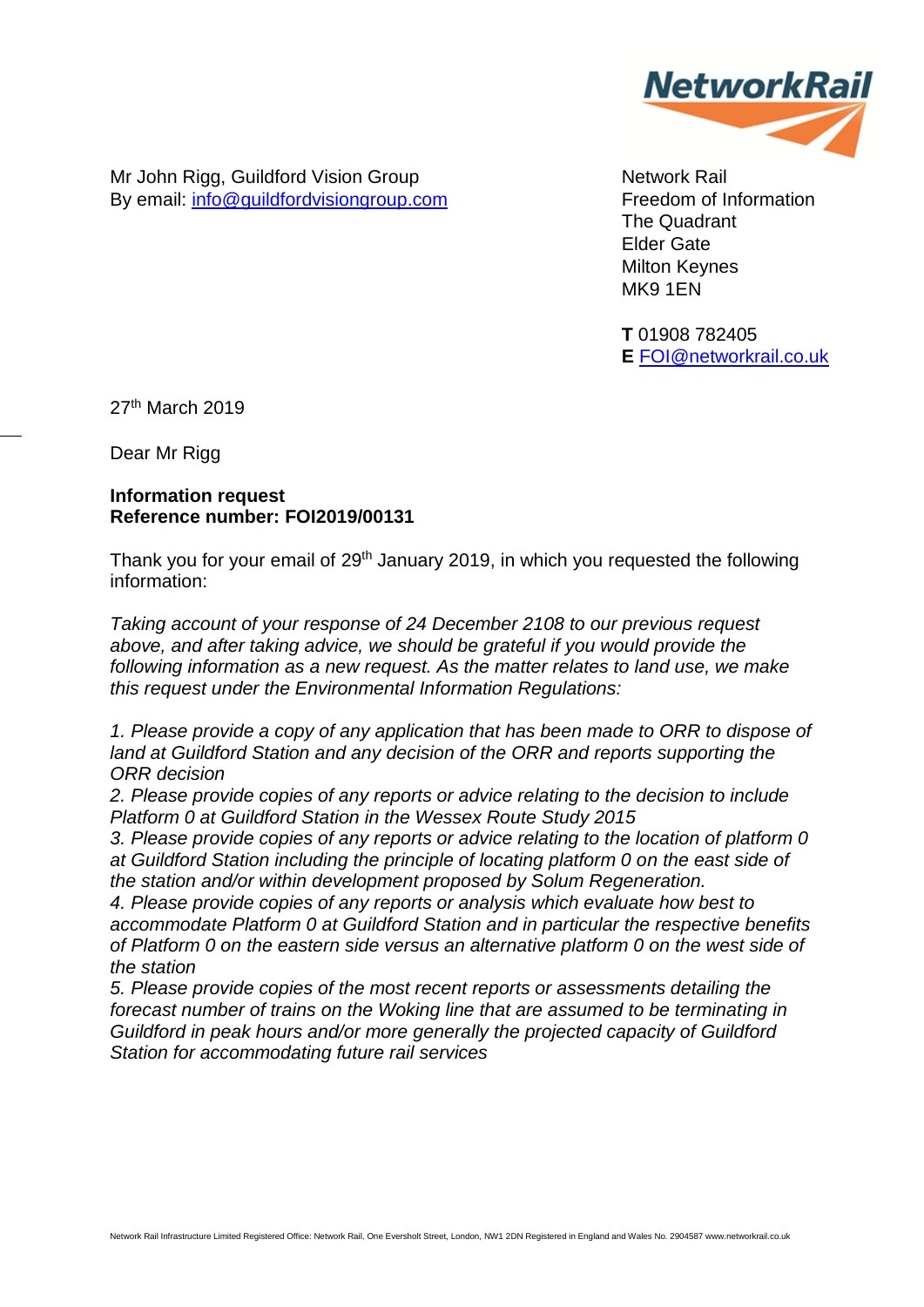*6. Please provide copies of any reports or correspondence which detail the time horizon adopted by Network rail for planning the future capacity of Guildford Station and the justification for selecting that time horizon*

I have processed your request under the Environmental Information Regulations 2004 (EIR) as this type of information would be environmental according to the definition in regulation 2(c) of the EIRs; this is because the information concerns a measure affecting the environment.<sup>1</sup>

I can confirm that we hold some of the information you requested. I will address each of your questions in turn.

*1. Please provide a copy of any application that has been made to ORR to dispose of*  land at Guildford Station and any decision of the ORR and reports supporting the *ORR decision* 

At the time of your request, 29<sup>th</sup> January 2019, we had previously submitted an application to the ORR regarding a proposed land disposal at Guildford Station on 16<sup>th</sup> July 2015. This application was later withdrawn by Network Rail on 4<sup>th</sup> September 2015.

The full application, including the consultation report, evaluation form and plans, is already publicly available on the ORR website and can be located using the following website link:

[https://orr.gov.uk/rail/economic-regulation/regulation-of-network-rail/network](https://orr.gov.uk/rail/economic-regulation/regulation-of-network-rail/network-licence/consents-issued-to-network-rail/land-disposal-cases)[licence/consents-issued-to-network-rail/land-disposal-cases](https://orr.gov.uk/rail/economic-regulation/regulation-of-network-rail/network-licence/consents-issued-to-network-rail/land-disposal-cases)

It may be useful for you to know that, subsequent to receipt of your request, we lodged a new land disposal application form with the ORR for their consideration on 20<sup>th</sup> February 2019. This application did not exist and had not been submitted to the ORR prior to the time of your request but you are welcome to make a request it should you wish to do so.

Often in circumstances like these we would look to provide the information on a discretionary basis even though strictly speaking it was not held at the time of the request. In this instance, we have not considered whether any of the exceptions of the EIR apply to the information nor have we consulted with relevant stakeholders regarding its disclosure. It would not be appropriate for us to make any disclosure,

<sup>1</sup> Section 39 of the Freedom of Information Act 2000 (FOIA) exempts environmental information from the FOIA and requires us to consider it under the EIR.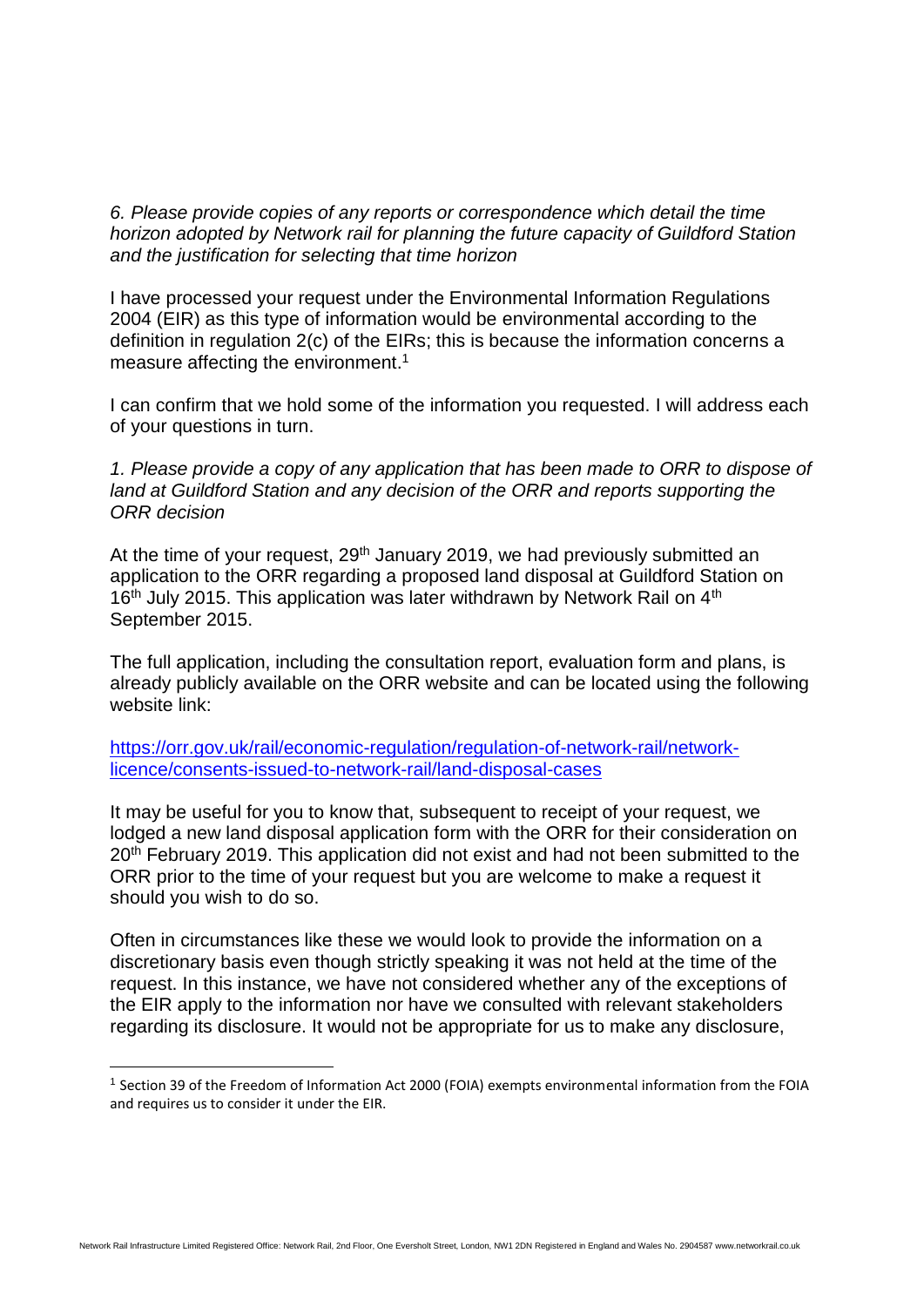discretionary or otherwise, without consideration of these issues. Nonetheless, as explained above, there is no reason why you should not make a further request for information, at which point we can look into whether we ought to disclose the documents in question.

*2. Please provide copies of any reports or advice relating to the decision to include Platform 0 at Guildford Station in the Wessex Route Study 2015;*

*3. Please provide copies of any reports or advice relating to the location of platform 0 at Guildford Station including the principle of locating platform 0 on the east side of the station and/or within development proposed by Solum Regeneration;*

*4. Please provide copies of any reports or analysis which evaluate how best to accommodate Platform 0 at Guildford Station and in particular the respective benefits of Platform 0 on the eastern side versus an alternative platform 0 on the west side of the station.*

In response to these three questions, please find attached the following documents, which were completed as part of the Wessex route study:

- Guildford red line drawings v01 Redacted this document contains drawings of some of the proposed options for changes to the layout at Guildford Station;
- Platform 0 report 2016 Addendum Redacted this document sets out the feasibility and options for constructing additional platforms and increasing capacity at Guildford Station;
- Guildford Station Capacity Grip 0 Report Redacted

Please note that some information has been withheld from the Platform 0 Addendum and Guildford Station Capacity Grip 0 report under regulations 12(5)(a) and 12(5)(e) of the EIR. I will explain what information has been withheld and why below.

## **Regulation 12(5)(a) of the EIRs**

I have withheld station layout plans that demonstrate signal locations from both documents and proposed future layout plans for Guildford Station in the Platform 0 Addendum Appendices A -C because it is considered that disclosure of this information could compromised public safety, as well as detailed signalling information provided in the GRIP 0 report. The withheld information is marked with light grey box markings.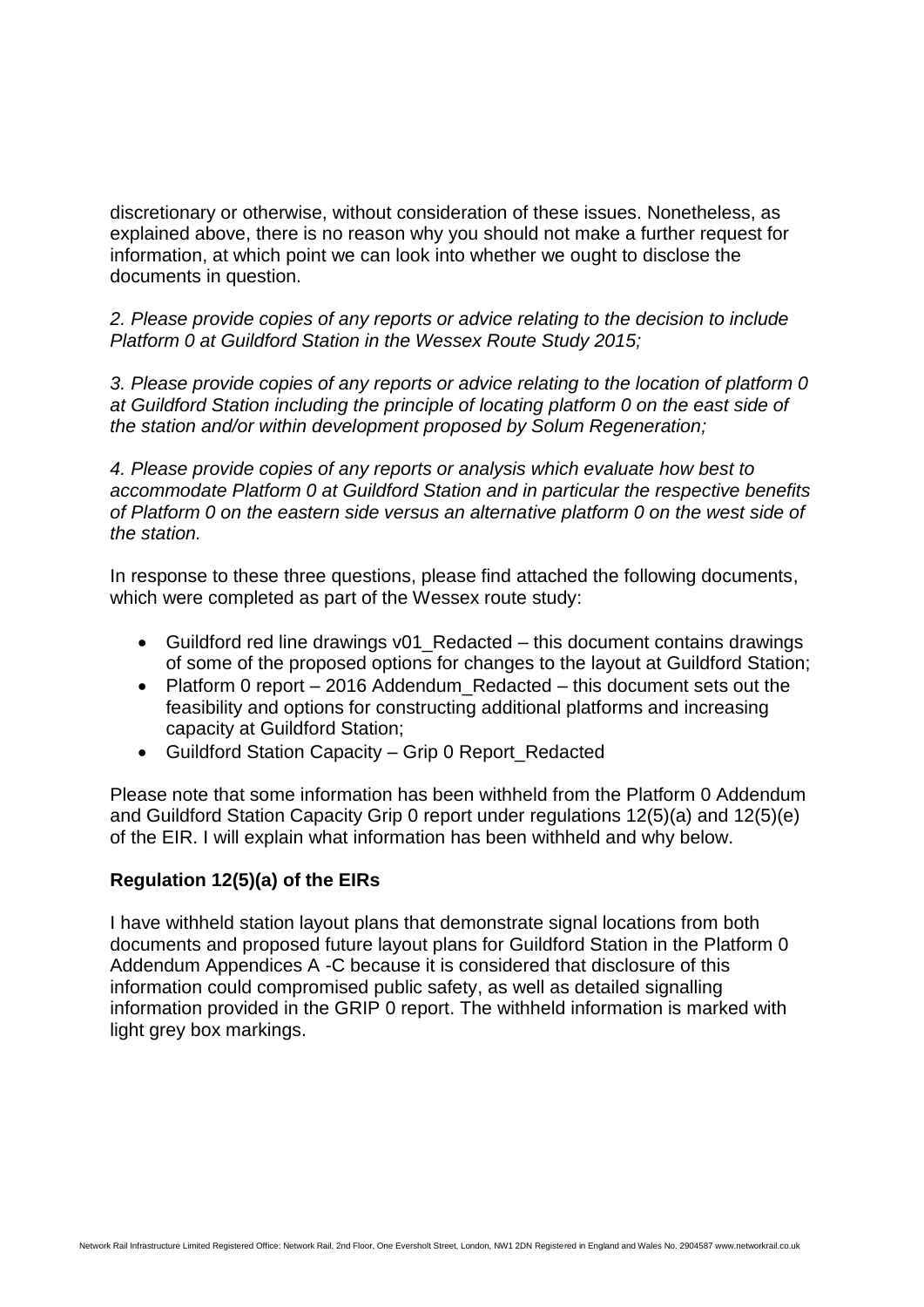Regulation 12(5)(a) of the EIRs states that:

*'For the purposes of paragraph (1)(a) a public authority may refuse to disclose information to the extent that its disclosure would adversely affect international relations, defence, national security or public safety. '<sup>2</sup>*

In other words, there are circumstances where public authorities can refuse a request on the basis that providing the information requested would have an adverse effect on public safety.

## **The Information Commissioner's interpretation of Regulation 12(5)(a)**

Whilst noting that the Regulations do not specify the meaning of 'public safety' the Information Commissioner's Office (ICO) makes it clear that the term is to be understood as having broad implications: *'…to protect the public as a whole, a specific group, or one individual who would be exposed to some danger as a result of the disclosure.*' 3

When information is disclosed under the EIRs, it is effectively a disclosure to 'the world' without any restriction on how the information can be used or shared with third parties; this means that, if information is suitable for disclosure to one party, it is also suitable for disclosure to anyone else who asks for it. In this case, we are aware that publicly releasing this information would make it available not only to the requestor, but also to those who may wish to use this information to disrupt or damage the rail infrastructure.

I have withheld from disclosure these layout plans as a large part of the infrastructure is still currently installed in this location, as well as details of the signalling and proposed signalling plans in this area. This information, if obtained for malicious purposes, could be used by individuals with nefarious intentions to disrupt the network and compromise the safety and security of our passengers travelling on the railway.

The application of regulation 12(5)(a) is subject to consideration of the public interest. This means that we are required to consider whether the public interest in disclosure outweighs the public interest in maintaining this exception. In this case, due to the technical and specific nature of this information, we consider that disclosure would

<sup>&</sup>lt;sup>2</sup>For more information, please see:<http://www.legislation.gov.uk/uksi/2004/3391/regulation/12/made>

<sup>3</sup> Para 4[9 https://ico.org.uk/media/for-](https://ico.org.uk/media/for-organisations/documents/1633/eir_international_relations_defence_national_security_public_safety.pdf)

[organisations/documents/1633/eir\\_international\\_relations\\_defence\\_national\\_security\\_public\\_safety.pdf](https://ico.org.uk/media/for-organisations/documents/1633/eir_international_relations_defence_national_security_public_safety.pdf)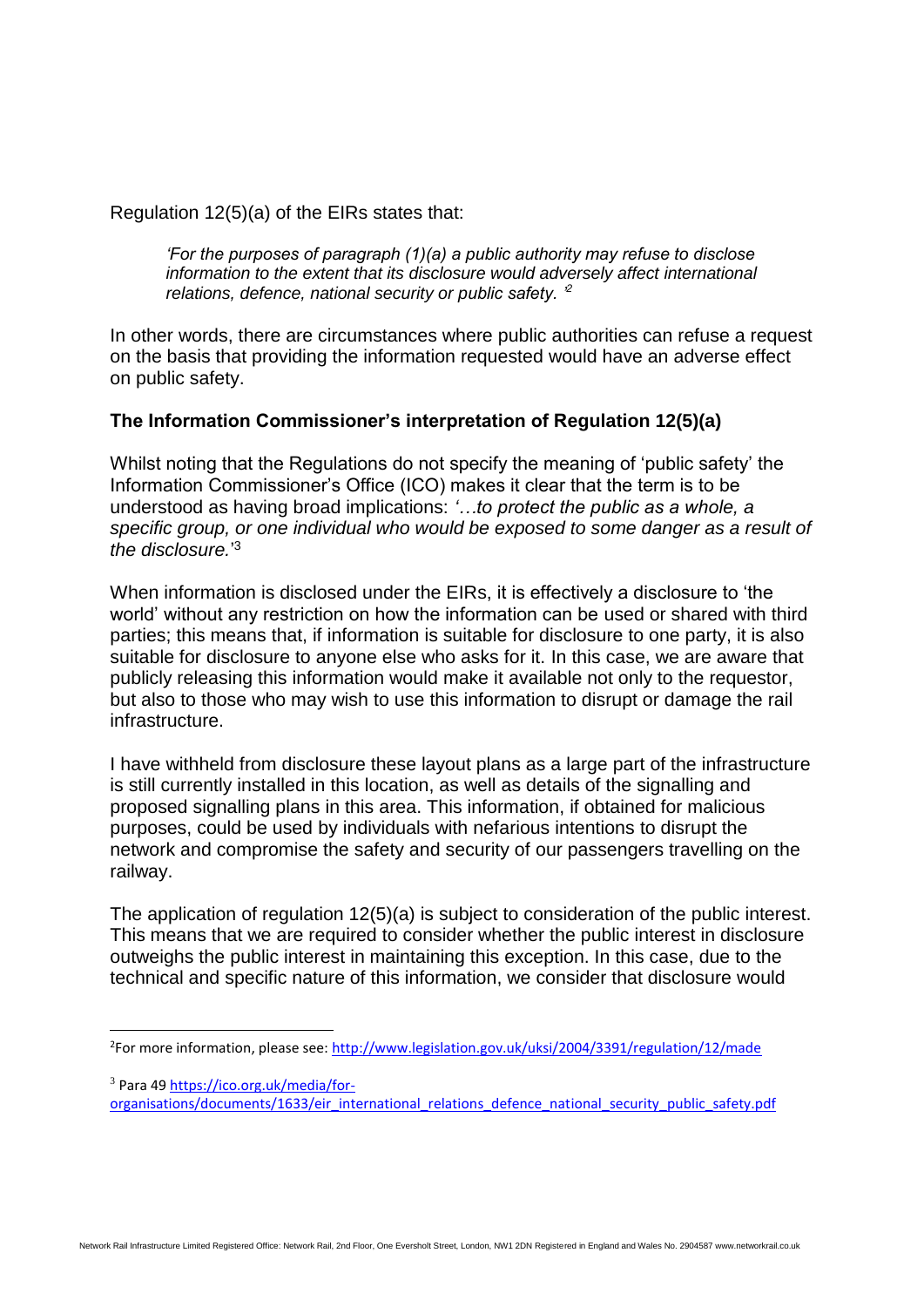only contribute to increasing knowledge of the workings of these specific aspects of the rail infrastructure.

While this can be said to increase transparency and to demonstrate openness, we consider that there are strong arguments in favour of maintaining the exception in this case. These arguments are based on assessment of the risks associated with disclosure of this type of information and on the likelihood and severity of potential harm to the security of the rail network and wider public safety if this information is made publicly available.

Having considered all the circumstances relevant to this case, we consider that these factors outweigh all others at this time. We therefore consider that the greatest public interest lies in preventing harm to the security of the infrastructure, and in ensuring the safety of those individuals who work and travel on the network. On this basis, our decision is that the public interest favours withholding the information on this occasion and we are therefore refusing to provide the requested information on this occasion.

## **Regulation 12(5)(e) of the EIRs**

Please note that some information has also been redacted from these two documents under regulation 12(5)(e) of the EIRs. The information withheld under this exception is marked with dark grey box markings.

Regulation 12(5)(e) of the Environmental Information Regulations 2004 (EIRs) states:

'*a public authority may refuse to disclose information to the extent that its disclosure would adversely affect the confidentiality of commercial or industrial information where such confidentiality is provided by law to protect a legitimate economic interest.<sup>4</sup> '*

## **The Information Commissioner's Office's interpretation of the regulations**

The Information Commissioner's Office (ICO) sets out four requirements necessary to except information from disclosure under regulation  $12(5)(e)^5$ , these are:

- The information is commercial or industrial in nature.
- Confidentiality is provided by law.

<sup>4</sup> Se[e http://www.legislation.gov.uk/uksi/2004/3391/pdfs/uksi\\_20043391\\_en.pdf](http://www.legislation.gov.uk/uksi/2004/3391/pdfs/uksi_20043391_en.pdf) for more information.

<sup>5</sup> These factors come from the decision in *Bristol City Council v Information Commissioner and Portland and Brunswick Squares Association (EA/2010/0012, 24 May 2010)*. You can read the full judgment at: [http://www.informationtribunal.gov.uk/DBFiles/Decision/i392/Bristol\\_CC\\_v\\_IC\\_&\\_PBSA\\_\(0012\)\\_Decision\\_2](http://www.informationtribunal.gov.uk/DBFiles/Decision/i392/Bristol_CC_v_IC_&_PBSA_(0012)_Decision_24-05-2010_(w).pdf)  $4-05-2010$  (w).pdf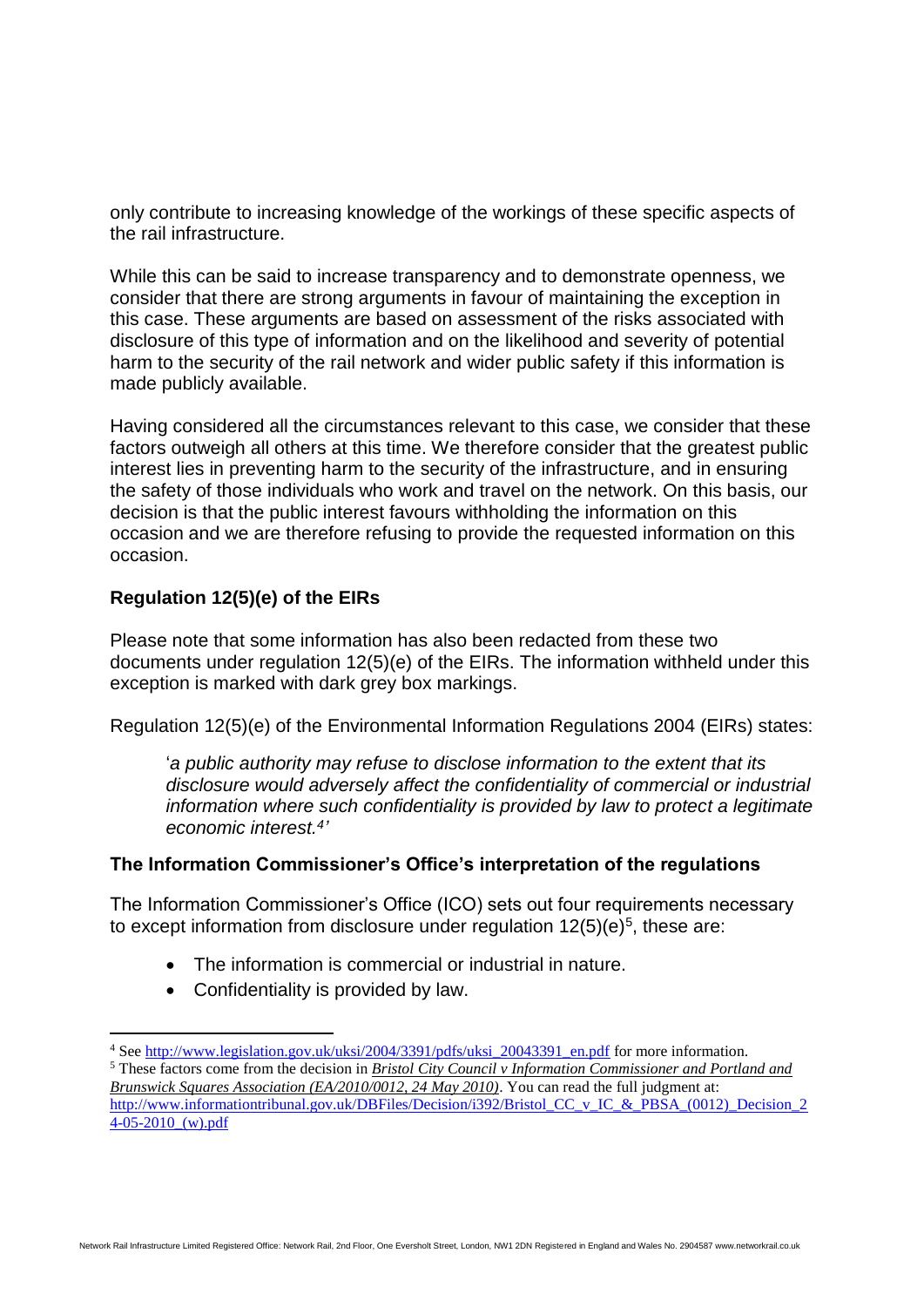- The confidentiality is protecting a legitimate economic interest.
- The confidentiality would be adversely affected by disclosure.

In this instance we are of the view that all four requirements are met because:

- 1. The withheld information relates to detailed costing estimates for each of the options for the consideration of Network Rail.
- 2. The information is confidential in common law, it was provided to Network Rail in circumstances of confidence and it is not trivial in nature, it relates to estimates for a potential future project for which Network Rail is giving serious consideration. The information has not been made public prior to the receipt of this request and was not intended to be published for wider dissemination.
- 3. Disclosure of this confidential information would on the balance of probabilities affect the economic interests of Network Rail. Disclosure of the information would provide commercially advantageous information of our commercial processes and business model to competitors, and would weaken our bargaining position when we attempt to enter into future contracts of a similar nature.
- *4.* On consideration of the above comments I have concluded that disclosure of the withheld information would adversely affect the confidential nature of the documents. The ICO guidance provides that: '*Although this is a necessary element of the exception, once the first three elements are established the Commissioner considers it is inevitable that this element will be satisfied.' <sup>6</sup>*

# **The public interest test**

Whilst we believe that we have demonstrated that regulation 12(5)(e) is engaged (i.e. we have shown that disclosure would have an adverse effect on the confidentiality of commercial relations) this is not sufficient for us to withhold the information, we must also establish that the public interest lies in maintaining the exception. Our findings are set out below.

# Public interest factors in favour of disclosure

• As with any request for information there is a general presumption in favour of openness and transparency since this allows for greater scrutiny and accountability of public authority activities.

<sup>6</sup> https://ico.org.uk/media/for-

organisations/documents/1624/eir\_confidentiality\_of\_commercial\_or\_industrial\_information.pdf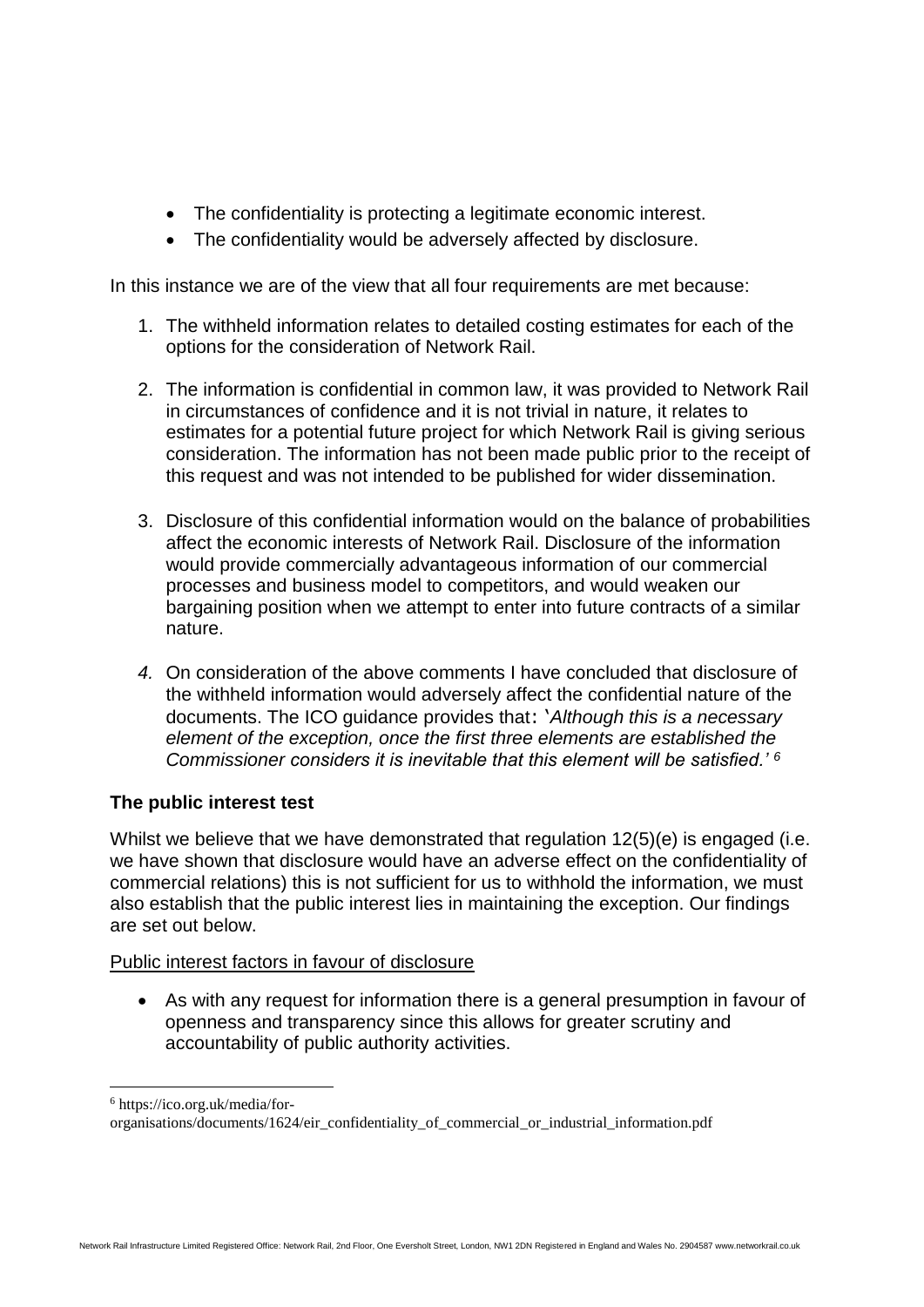• It is in the public interest that as much information in relation to our use of taxpayers' money is available for public scrutiny so as to foster public confidence in our processes, procedures and decisions.

#### Public interest factors against disclosure

- Providing the information would compromise our ability to carry out any potential future tendering processes should we decide to proceed with one of these options at a competitive rate. Disclosure of this costing information would be likely to negatively impact on the interests of Network Rail in any future consultation process, with other companies, by providing an unfair advantage to competitors.
- At this time, whilst we are still formulating our findings and preparing, it would be inappropriate to disclose how much we estimate these options to cost the taxpayer. Furthermore, as the infrastructure manager we are the authority best placed to carry out this work and our negotiating position may be undermined in future should we disclose the potential costing information for each of the options listed for this project.

#### **Conclusion**

Having considered the public interest, our decision is to withhold some of this information. Whilst we recognise the force of the arguments in favour of increased transparency and accountability, we are ultimately of the view that the public interest is best served by protecting our revenues (and taxpayers' money) and ensuring that we and our partners can operate commercial enterprises within the standard bounds of commercial confidentiality.

*5. Please provide copies of the most recent reports or assessments detailing the forecast number of trains on the Woking line that are assumed to be terminating in Guildford in peak hours and/or more generally the projected capacity of Guildford Station for accommodating future rail services* 

Please find attached a document titled *Guildford Land Strategy Timetable Analysis Report\_Final\_V1.0\_Redacted.* This report demonstrates the options available to Network Rail in meeting the aspiration for additional services over the next three Control Periods, and the impact these options would have on the ability to run additional services.

Please note that a small amount of information has been withheld from disclosure in this and the other three documents under regulation 13(1) of the EIR (personal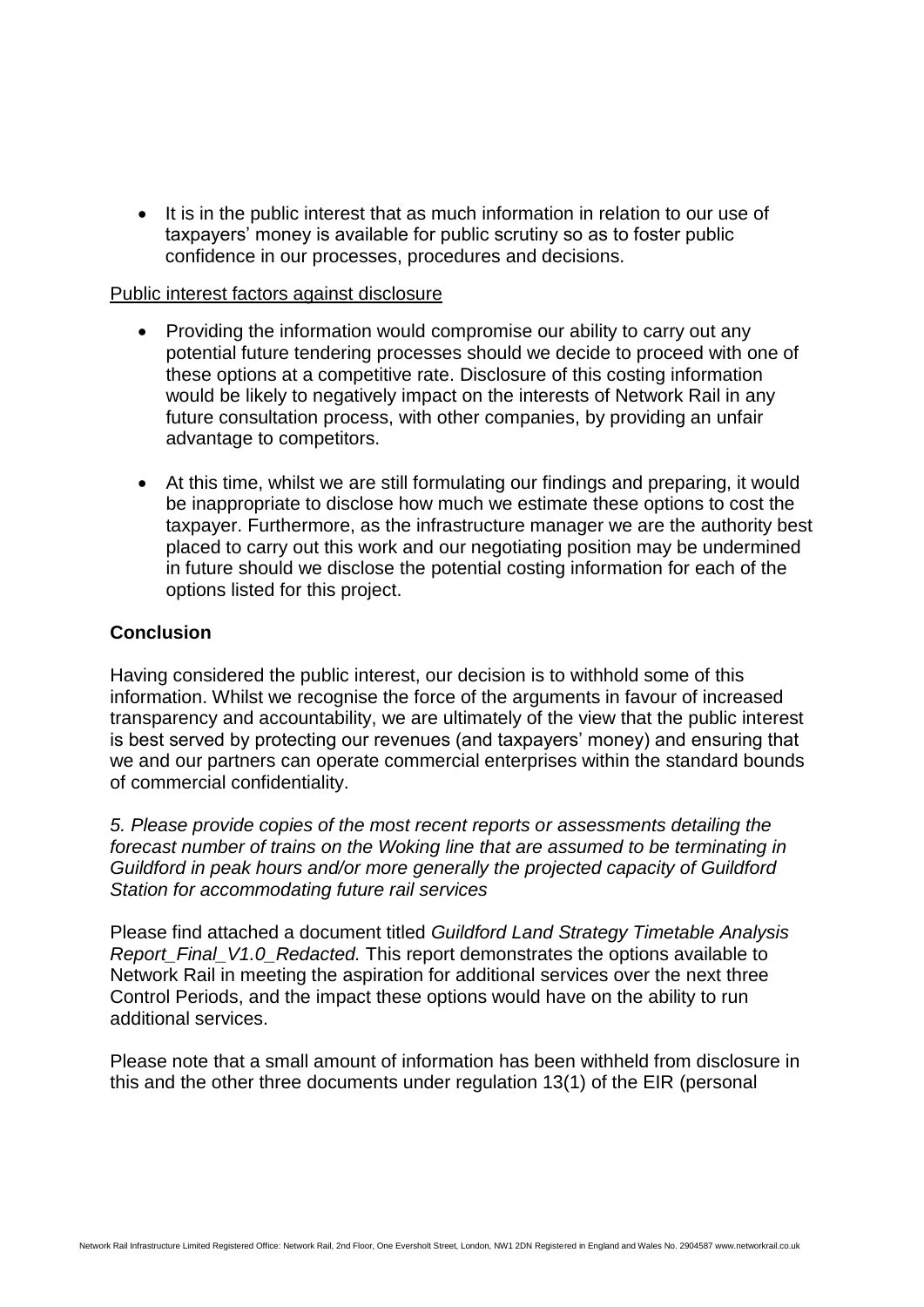information). The withheld information under this exemption is denoted by black box markings.<sup>7</sup>

*6. Please provide copies of any reports or correspondence which detail the time horizon adopted by Network rail for planning the future capacity of Guildford Station and the justification for selecting that time horizon*

I can confirm that we do not hold any reports or correspondence specifically related to the time horizon for planning the future capacity of Guildford Station<sup>8</sup>. To explain, Network Rail's long-term planning process as set out on our website, states that:

*"The LTPP (long term planning process) looks at the long-term capability of the network up to 30 years into the future so that we can promote efficient use of network capability and capacity" 9 .*

This 30-year horizon is standard across Network Rail; assessing demand and growth above that timeframe begins to be much less precise.

You may also find it helpful to be aware that in respect of Guildford Station, any growth above that implemented so far would impact heavily on London Waterloo Station and its approaches. It is therefore more likely that capacity at London Waterloo Station is going to be the driving constraint to any future growth above what we have already considered through the long-term planning process.

If you have any enquiries about this response, please contact me in the first instance at [FOI@networkrail.co.uk](mailto:FOI@networkrail.co.uk) or on 01908 782405. Details of your appeal rights are below.

Please remember to quote the reference number at the top of this letter in all future communications.

 $8$  Strictly speaking, regulation 12(4)(a) of the EIRs requires that we carry out a public interest test to determine whether the requested information should be disclosed. However, as is recognised by the Information Commissioner's Office, it is obviously not possible to conduct a public interest test on disclosure when the information that has been requested is not held.

<sup>9</sup> <https://www.networkrail.co.uk/running-the-railway/long-term-planning/>

 $^7$  Regulation 13(1) of the EIR allows us to withhold information in circumstances where its disclosure would breach the data protection principles set out at s.35 of the Data Protection Act 2018 and Article 5 of the General Data Protection Regulations. In this instance, disclosure of the names of Network Rail employees, their initials, their job titles and their signatures would breach the first principle which mandates that data must be processed fairly and lawfully. The individuals in question would have had no reasonable expectation that their personal information would be disseminated to the world at large through the EIR process.